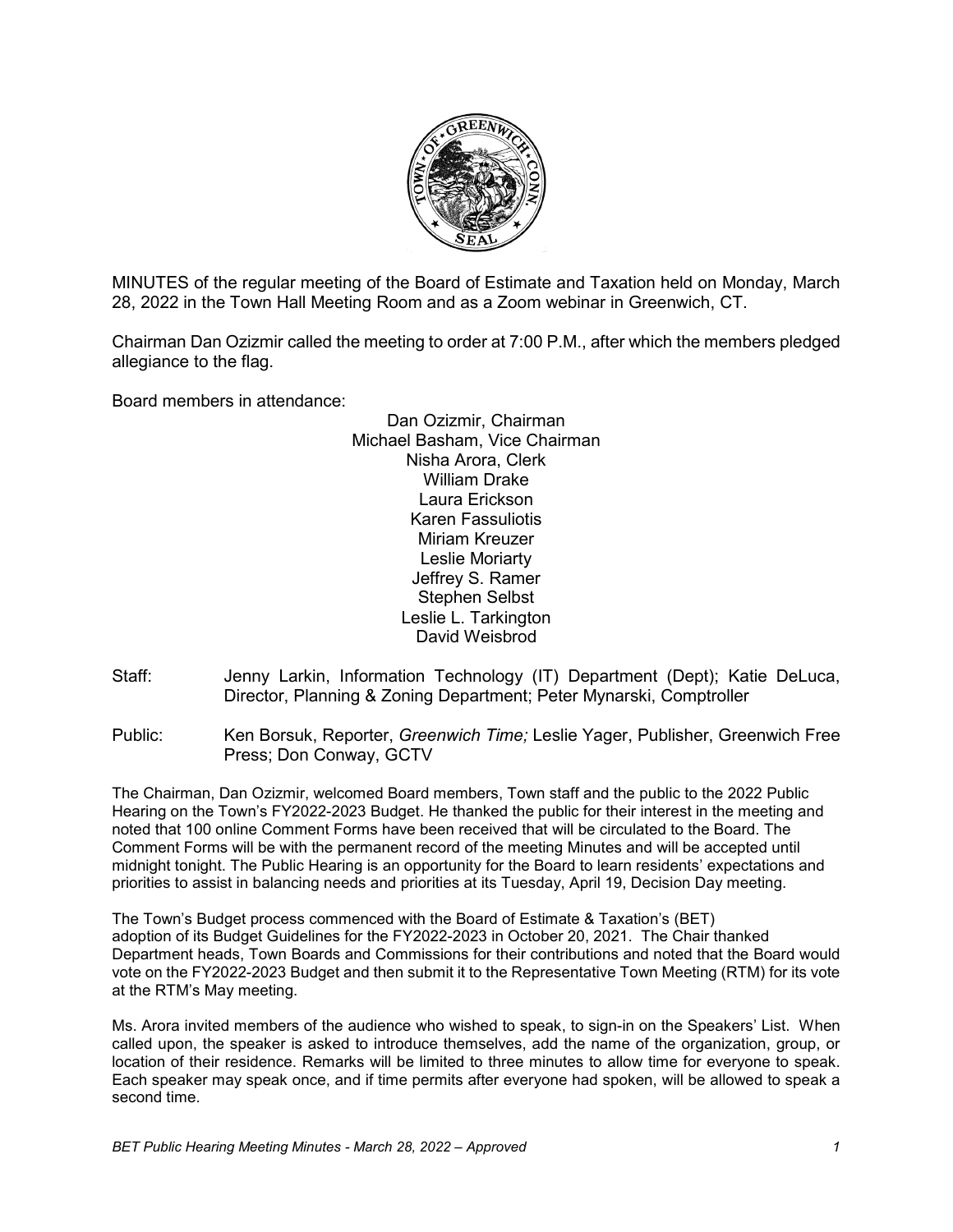## **Public Hearing**

- 1. Alan Gunzburg Chair, First Selectman's Advisory Committee on Disabilities spoke in opposition to the format of the Public Hearing that was not allowing Zoom participants to speak. He spoke in support of acceptable and inclusive programming.
- 2. Stephanie Cowie spoke in favor of funding the Parks & Recreation Department's ADA Master Plan; spoke in favor of capital funding for Old Greenwich and Central Middle School A&E planning to include ADA planning that will be inclusive and acceptable; spoke in opposition to the Public Hearing format that did not accommodate all meeting participants speaking.
- 3. Debbie Kolman RTM (D-10), BOC Committee spoke in opposition to additional "bump Outs" on Greenwich Avenue; spoke in opposition to reducing Greenwich Avenue further with additional "bump outs"; spoke in favor of returning Police to manage traffic on Greenwich Avenue.
- 4. Barbara Ormerod-Glynn Executive Director, Greenwich Library spoke in support of restoring \$50 thousand to the FY2023 Budget to upgrade the Library's Innovation Lab; in support of additional funds for digital equity for 21<sup>st</sup> Century workforce skills.
- 5. Brooks Harris RTM (D-10) Finance Committee spoke in opposition to enlarging schools without more information on future enrollment.
- 6. Laura Darrin Greenwich resident spoke in opposition to spending on future "bump outs" on Greenwich Avenue without listening to merchants and residents.
- 7. Alyssa Keleshian spoke in opposition shortage of parking created by "bump outs" without credible research of comparable towns.
- 8. Kiera Lynch spoke in opposition to the lack of support for prioritizing schools.
- 9. Gabby Ratner Executive Director, Community Centers spoke in support of additional digital resources and programming to encourage children's creativity and in support of the Innovation Lab at Greenwich Library.
- 10. Beth MacGillivray spoke in support of trimming the \$86 \$92 million Capital Budget for non-essentials such as wood chipper, sidewalks, traffic signals, "bump outs" and Board of Education parking lots; spoke in support of BET Budget Guidelines of Capital spending of \$70 million
- 11. Mita Spilo spoke in opposition to out-of-control-spending; spoke in opposition to Greenwich Avenue "bump outs"; spoke in support of storm water projects, upgrading school buildings, HVAC projects and the transparency of American Rescue Plan spending.
- 12. Joe Solari spoke in support of using Town budget to protect Greenwich from Hartford; spoke in support of Greenwich's low taxes.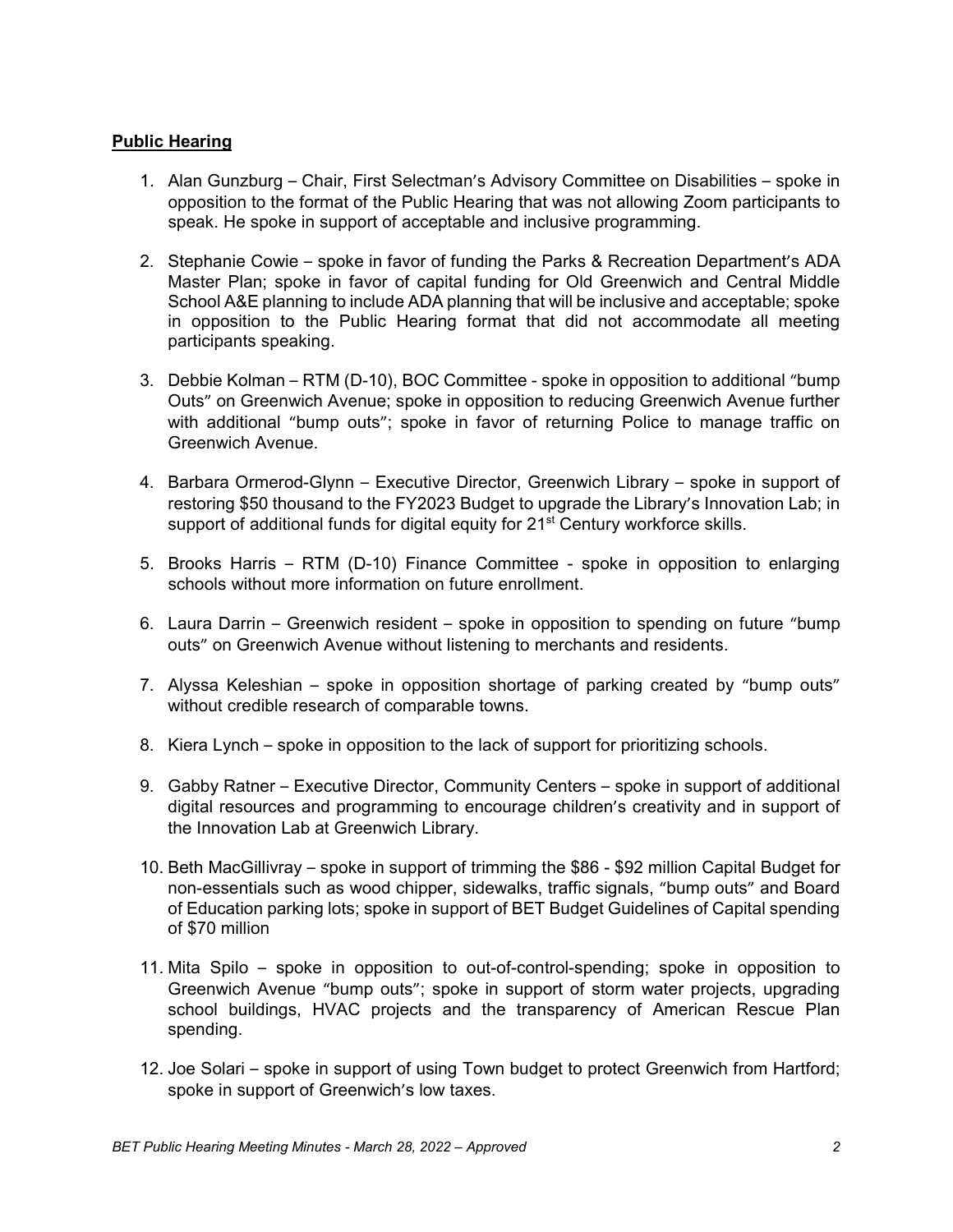- 13. David Chass –President, Round Hill Fire Station spoke in opposition to underfunding compared to Banksville Station; spoke in opposition to reduction of \$40 thousand cut from its annual Town grant for FY23 and \$150 thousand in FY24.
- 14. Hilary Haroche RTM (D-10) Town Services Committee spoke in support of full funding for Round Hill Fire Station in recognition of the savings due to all volunteer firefighters; spoke in support of adding \$37 thousand to the Town grant for operating costs.
- 15. Beth Eaton Board member Old Greenwich Yacht Club- spoke in support of dredging the channel which is creating a safety issue.
- 16. Ramya Hopley spoke in support of spending Greenwich taxes on job creation, supporting small businesses, promoting academic excellence in schools; spoke in opposition to allocating Public resources of the American Rescue Plan for Affordable Housing.
- 17. Robert DeAngelo spoke in support of creating and East-West Route #1 protected bike lane.
- 18. Jane Sprung RTM (D-10) spoke in support of Storm water/sewer projects, Central Middle School rebuilding, ADA Master Plan for Parks; spoke in opposition to HVAC installation for The Nathaniel Witherell, Affordable Housing Trust without private donations; and providing funds to risky developers.
- 19. Peter Schweinfurth First Selectman's Energy Management Committee spoke in support of Parking Services electric car charges, electric vehicles for the Police Department, Parking Canopy for solar energy system.
- 20. Carl Griffasi RTM (D-9) spoke in repairing drainage issue in Pemberwick Park, West Lyons Farm, expansion of retention ponds; spoke in opposition to devaluation of residential properties and undersized baseball diamond.
- 21. Nancy Chapin spoke in support of Binney Park Master Plan and Tuchman Park Plan; and suggested plan would help guide possible future spending on restroom facilities
- 22. Lucia Jansen RTM (D-7) BOC spoke in opposition to spending more than the Budget Guidelines for Operating Budget, \$240,000 more for headcount in BOE, Capital Budget beyond FY23 expectations.
- 23. Abbe Large Glenville Beautification Task Force spoke in support of \$500 thousand for Glenville street lighting project, dovetails with roadwork to bury conduits.
- 24. Donna Gaudioso-Zeale RTM (D-9) spoke in support of Glenville intersection improvement with public/private/partnership cooperation.
- 25. Katie DeLuca Director, Planning & Zoning spoke in support of the Glenville Beautification project working in conjunction with the Capital Project to enhance the neighborhood.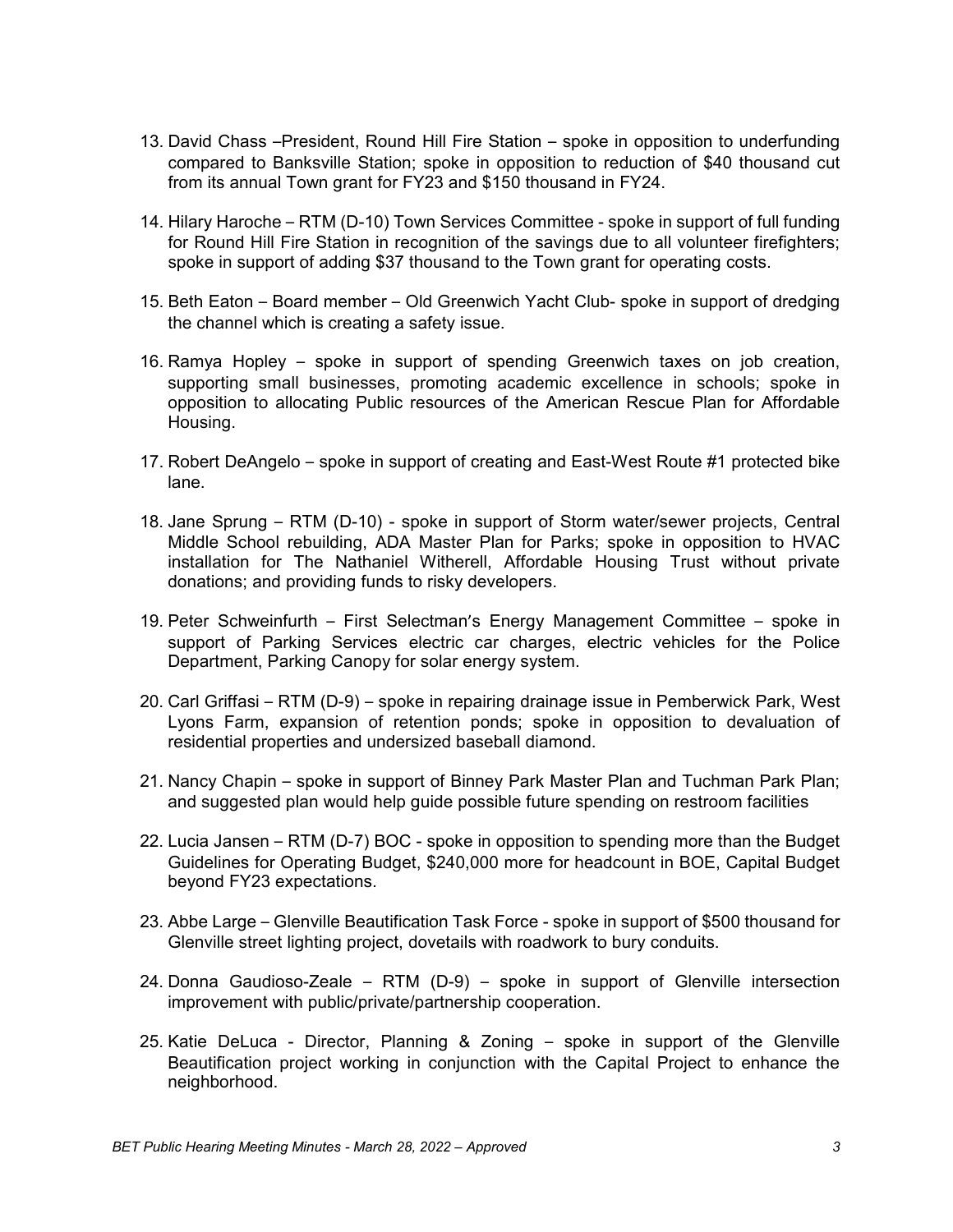- 26. Liz Johnson spoke in in support of sidewalks on Shore Road and Sound Beach Road for pedestrian and school children safety.
- 27. Dustin Downey resident of Old Greenwich spoke in support of sidewalks on Shore Road and Sound Beach Avenue.
- 28. Helen Delago resident of Old Greenwich spoke in support of sidewalks on Sound Beach Avenue and Shore Road.
- 29. Arline Lomazzo President, Pedestrian Safety Committee spoke in support of applying the Sidewalk survey for completeness on Sound Beach Road, and the Shore Road study.
- 30. Maggie Bound spoke in support of implementing the 2004 Sound Beach Avenue and Shore Road study recommendations and increase DPW maintenance of these highly trafficked roads.
- 31. Whitney Sachs spoke in support of sidewalks on Sound Beach Avenue and Shore Road for safety.
- 32. Dr. Concepcion Saenz-Cambra spoke in support of sidewalks on Sound Beach Avenue and Shore Road.
- 33. Simon Bound spoke in support of sidewalks on Sound Beach Avenue and Shore Road.
- 34. Kaitlin Schnepf spoke in support of sidewalks on Sound Beach Avenue and Shore Road.
- 35. Janine Whitley spoke in support of sidewalks on Sound Beach Avenue and Shore Road.
- 36. Coline Jenkins RTM Old Greenwich spoke in support of sidewalks on Sound Beach Avenue and Shore Road because there are 16 School Bus stops along the road.
- 37. Sue Olivier Architect spoke in support of sidewalks on Sound Beach Avenue and Shore Road that has been delayed for 17 years,
- 38. Molly Saleeby RTM (D-8) Vice Chair spoke in support of Town's values and standards when there's a safety issue; Capital spending on Schools; and the Public Hearing's purpose is to tell government what is wanted.
- 39. Lauren Rabin Selectwoman spoke in support of Capital Improvement Projects scheduled for Byram/Glenville and Glenville Beautification projects.
- 40. Alex Popp spoke in support a Byram Traffic Study; spoke in opposition to execution of three BOE Capital projects simultaneously, enlarged classroom space with declining enrollment.
- 41. Nicholas Wiltsie spoke in support funding Byram traffic study for safety issues.
- 42. Katie Wiltsie spoke in support of mitigation of Byram traffic and safety problem.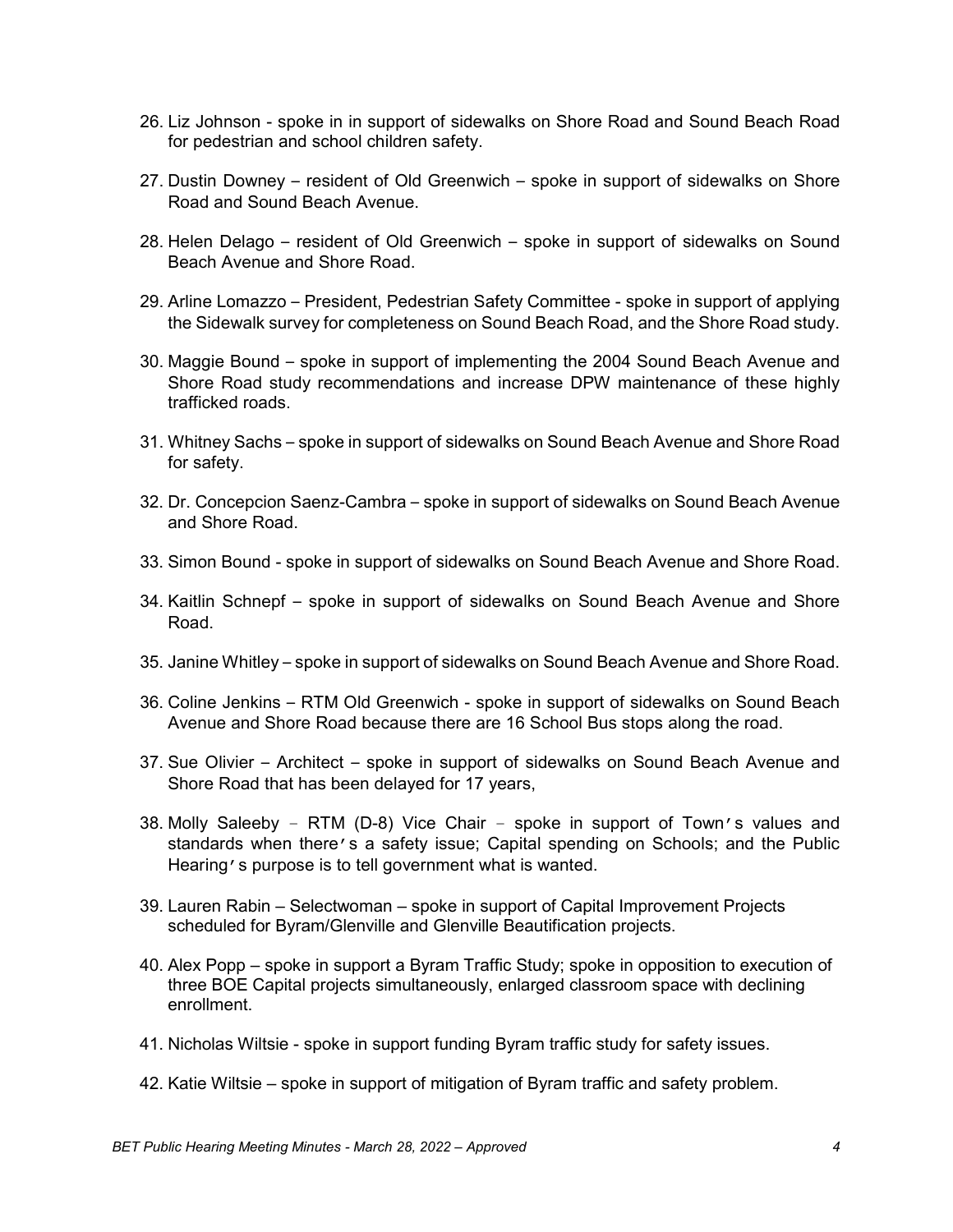- 43. Ryan O'Connor Chairman Byram Safety Team spoke in support of funding the Byram traffic study as an entry point to Greenwich.
- 44. Stephen Meskers State Representative for the  $150<sup>th</sup>$  District RTM Education Committee – spoke in support of Byram Traffic Study, repairing physical infrastructure of schools, remediating school playing fields, expanding Kindergarten classroom at Julian Curtis, restore funding for the YWCA.
- 45. Joseph Kantorski, Byram Neighborhood Association spoke in support of traffic safety measures for pedestrian traffic in Byram.
- 46. Lucy von Brachel RTM spoke in support of pedestrian safety in Byram, school renovation, BOE Operating Budget, restoring grant to YWCA sexual and domestic violence programming.
- 47. Betsy Underhill spoke in support of Parks & Recreation repurposing a tennis court to a Pickle Ball court.
- 48. Peter Uhry spoke in support of adding 3 new Pickle Ball courts at Bible Street.
- 49. Jodi Stuart Wellness Specialist spoke in support of additional Pickle Ball Courts.
- 50. Candace Garthwaite spoke in support of 140 people who signed petitions for additional Pickle Ball courts.
- 51. Ernst Schirmer spoke in support of additional Pickle Ball courts, racket ball opportunities, as a pro exercise enthusiast and recommends it as a quality-of-life issue.
- 52. Peter Sherr spoke in opposition to higher property taxes to pay for declining academic achievement in schools; support of prioritizing Capital Budget expenditures for Central Middle School and ADA accessibility at Old Greenwich school.
- 53. Jennifer Bencivengo –Principal, Old Greenwich School spoke in support of the planned renovation of Old Greenwich School, ADA improvements, proper ventilation in schools, Health and safety and Sound Beach Avenue/Shore Road sidewalks.
- 54. Clare Kilgallen Esq. spoke in support of Pedestrian safety at Byram intersection, 8-30g Projects, BOE Operating Budget; in support of Owner's Rep on School building projects, proper funding of maintenance.
- 55. Cheryl Resnick spoke in support of removing building schools from BOE authority and enrich contribution to materials for school instruction; in support of school and reduce priced lunches with more variety.
- 56. Megan Galleta spoke in support of BOE Budget, use of ARP and ESSER 3 funding for academic enrichment.
- 57. Erica Jacoby OG PTA spoke in opposition to condition of maintenance and repair of public school buildings, blaming declining enrollment on school conditions.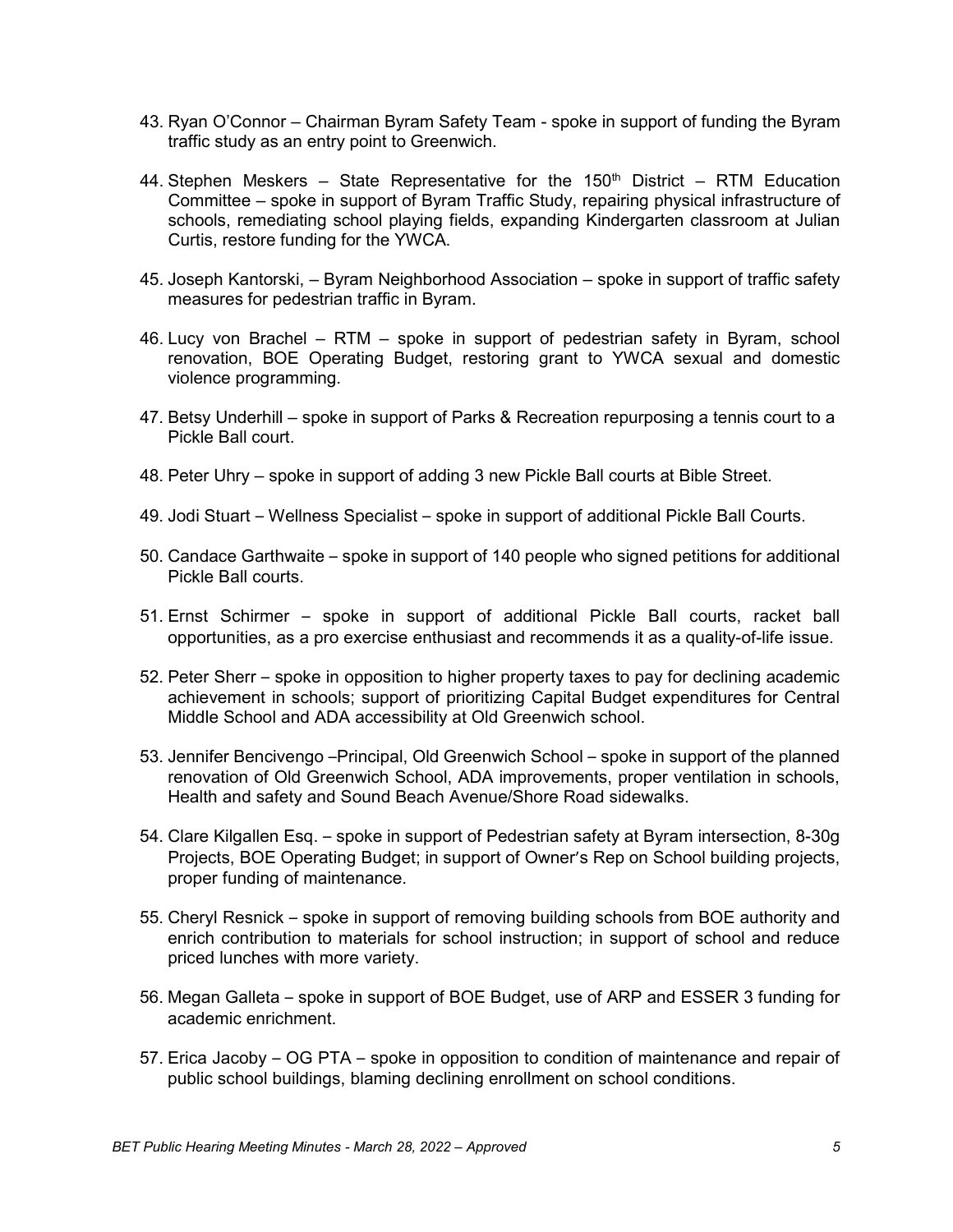- 58. Gail Lauridsen spoke in opposition to wastefulness in schools, expanding BOE budget with declining student achievement, mismanagement of funds and lack of ADA compliance.
- 59. Bob Chaney Parent GPS spoke in opposition to condition of school buildings and maintenance.
- 60. Jennifer Behette and Brian Zeller CMS PTA spoke in opposition to condition of school buildings, lack of modernization, and pace of repairs.
- 61. Trish McGuire Principal of Julian Curtiss spoke in opposition to ADA and HVAC conditions, security, and size of cafeteria. Spoke in support of Magnet School concept and diversity of students' backgrounds.
- 62. Sam Taylor Parent of 4 in GPS spoke in opposition to size of facilities at Julian Curtis School; spoke in support of increase the number of Town Pickle Ball courts.
- 63. James Waters RTM (D-12) BOC spoke in opposition to condition of Julian Curtis, Old Greenwich and Central Middle School for unsound structures and security.
- 64. Janet McMahon Parent of 2 GPS spoke in opposition to illegal conditions at Old Greenwich and Julian Curtis schools, and pace of A&E and repairs.
- 65. Mimi Duff PTA Council spoke in opposition to maintenance and repair pace at Greenwich Public Schools.
- 66. Patty Roberts Board Chairman, Department of Human Services spoke in support of Youth Services and support for digital resources and education.
- 67. Kara Philbin spoke in support of education spending, quality of education, ESSER 3 use, and Safety.
- 68. Margarita Alban Commission Chair, Planning & Zoning spoke in support of allocating \$1.1 million to the First Selectman's Affordable House Trust and support Public/Private Partnership (PPP) contributions.
- 69. William Finger spoke in support of ARP Affordable Housing Trust to mitigate the scale and density of proposals of housing with 8-30g units. The program has credibility issues without both PPP and Town support.
- 70. Tim Busler spoke in opposition to the delay of repair to the drainage system; spoke in support of ARP allocations that invest in infrastructure.
- 71. Debra Mecky Executive Director & CEO, Greenwich Historical Society spoke in support of Capital repairs to the Historical Society campus.
- 72. Debbie Hodys YWCA Board of Directors (BoD) spoke in support of restoring ARP funding to Sexual Assault and Domestic Violence program.